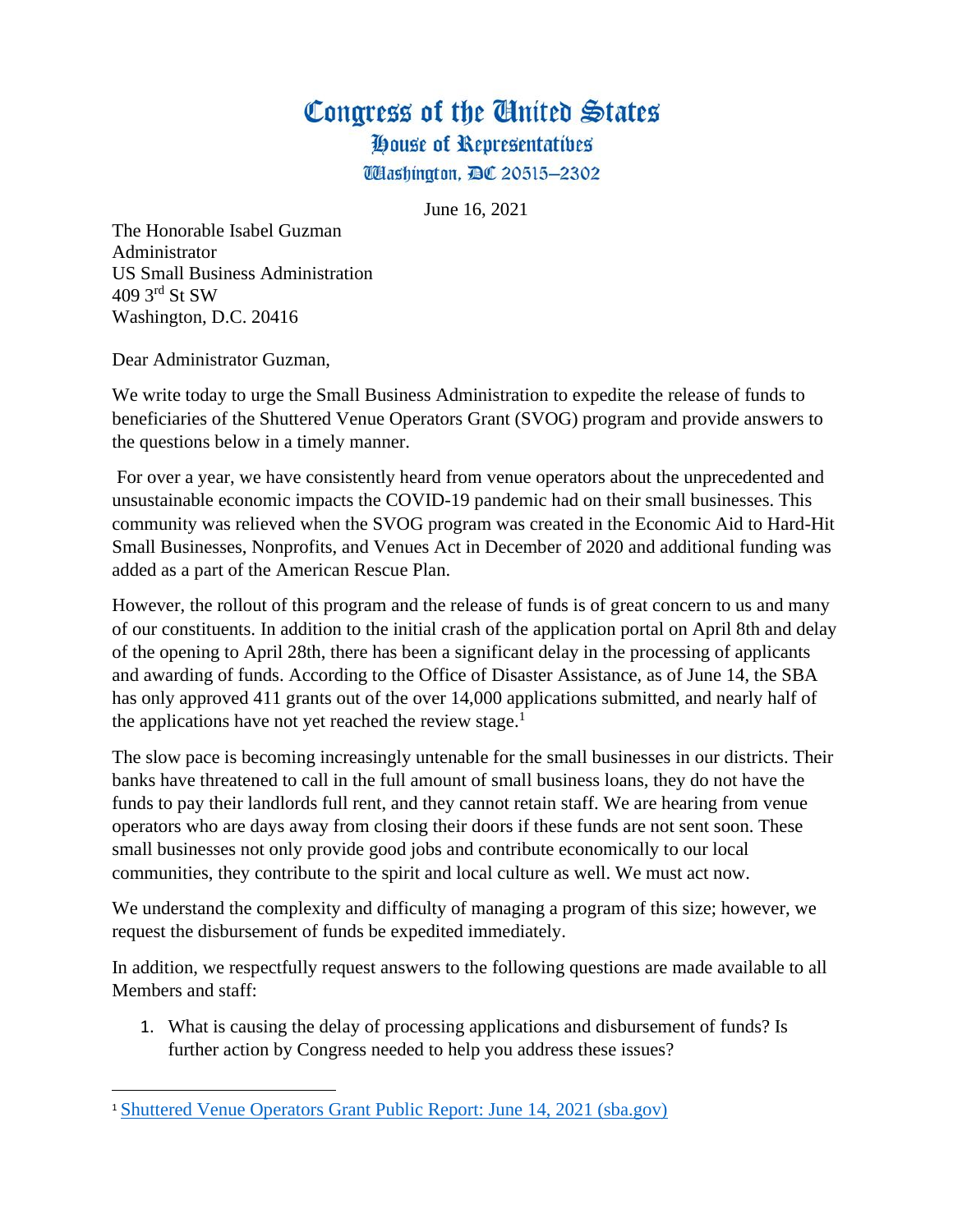### Congress of the United States House of Representatives **Washington, DC 20515-2302**

- 2. Since the Priority 1 Tier deadline has passed, will funding be awarded retroactively to those who didn't receive funding in the Priority 1 Tier?
- 3. When can businesses expect to receive these funds? What plans are in place to communicate a likely timeline for disbursement of funding to afford small venue operators the opportunity to appropriately plan and respond to their individual needs?
- 4. Would you and the SBA staff host a briefing for Members and staff on this program and the issues with its implementation?

Thank you and your staff for your hard work to implement the various SBA programs in response to the COVID-19 pandemic. We know you are committed to serving our small businesses and we look forward to working together to ensure these funds are distributed and these issues are addressed efficiently.

Sincerely,

| Angie Craig            | Chrissy Houlahan          | Dean Phillips             | Roger Williams      |
|------------------------|---------------------------|---------------------------|---------------------|
| Member of Congress     | Member of Congress        | Member of Congress        | Member of Congress  |
| Alma S. Adams, Ph.D.   | Mark E. Amodei            | <b>Jake Auchincloss</b>   | Cindy Axne          |
| Member of Congress     | Member of Congress        | Member of Congress        | Member of Congress  |
| Donald J. Bacon        | <b>Karen Bass</b>         | Donald S. Beyer Jr.       | Stephanie Bice      |
| Member of Congress     | Member of Congress        | Member of Congress        | Member of Congress  |
| Sanford D. Bishop, Jr. | Earl Blumenauer           | Lisa Blunt Rochester      | Suzanne Bonamici    |
| Member of Congress     | Member of Congress        | Member of Congress        | Member of Congress  |
| <b>Mike Bost</b>       | Carolyn Bourdeaux         | Jamaal Bowman             | Brendan F. Boyle    |
| Member of Congress     | Member of Congress        | Member of Congress        | Member of Congress  |
| Julia Brownley         | Larry Bucshon, M.D.       | <b>Tim Burchett</b>       | Cori Bush           |
| Member of Congress     | Member of Congress        | Member of Congress        | Member of Congress  |
| <b>Cheri Bustos</b>    | G. K. Butterfield         | <b>Ken Calvert</b>        | Salud Carbajal      |
| Member of Congress     | Member of Congress        | Member of Congress        | Member of Congress  |
| André Carson           | John R. Carter            | Earl L. "Buddy" Carter    | Ed Case             |
| Member of Congress     | Member of Congress        | Member of Congress        | Member of Congress  |
| Sean Casten            | <b>Kathy Castor</b>       | Joaquin Castro            | <b>Steve Chabot</b> |
| Member of Congress     | <b>Member of Congress</b> | <b>Member of Congress</b> | Member of Congress  |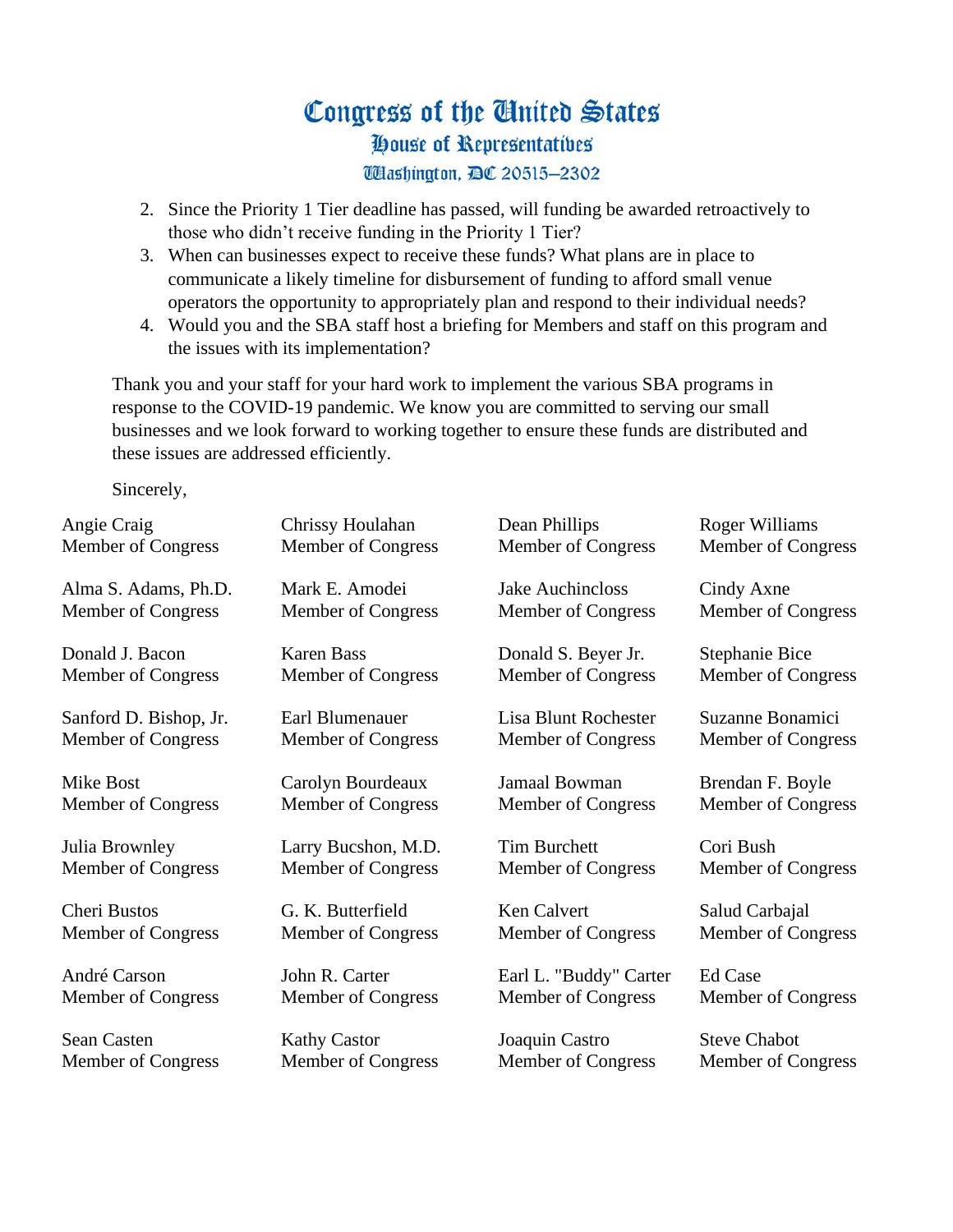House of Representatives

**Washington, DC 20515-2302** 

Judy Chu Member of Congress

Steve Cohen Member of Congress

Jason Crow Member of Congress

Danny K. Davis Member of Congress

Suzan K. DelBene Member of Congress

Ted Deutch Member of Congress

Veronica Escobar Member of Congress

Dwight Evans Member of Congress

Lizzie Fletcher Member of Congress

Jesús G. "Chuy" García Member of Congress

Raúl M. Grijalva Member of Congress

Kevin Hern Member of Congress

Ashley Hinson Member of Congress

Sara Jacobs Member of Congress David N. Cicilline Member of Congress

Jim Cooper Member of Congress

John Curtis Member of Congress

Rodney Davis Member of Congress

Antonio Delgado Member of Congress

Debbie Dingell Member of Congress

Anna G. Eshoo Member of Congress

Randy Feenstra Member of Congress

Bill Foster Member of Congress

Jared Golden Member of Congress

Glenn Grothman Member of Congress

Jaime Herrera Beutler Member of Congress

Steven Horsford Member of Congress

Pramila Jayapal Member of Congress Katherine M. Clark Member of Congress

Joe Courtney Member of Congress

Sharice L. Davids Member of Congress

Madeleine Dean Member of Congress

Val Demings Member of Congress

Byron Donalds Member of Congress

Adriano Espaillat Member of Congress

Scott Fitzgerald Member of Congress

Ruben Gallego Member of Congress

Vicente Gonzalez Member of Congress

Jim Hagedorn Member of Congress

Brian Higgins Member of Congress

Jared Huffman Member of Congress

Hakeem Jeffries Member of Congress Emanuel Cleaver, II Member of Congress

Charlie Crist Member of Congress

Warren Davidson Member of Congress

Peter A. DeFazio Member of Congress

Mark DeSaulnier Member of Congress

Mike Doyle Member of Congress

Ron Estes Member of Congress

Brian Fitzpatrick Member of Congress

Andrew R. Garbarino Member of Congress

Josh Gottheimer Member of Congress

Vicky Hartzler Member of Congress

Jim Himes Member of Congress

Bill Huizenga Member of Congress

Bill Johnson Member of Congress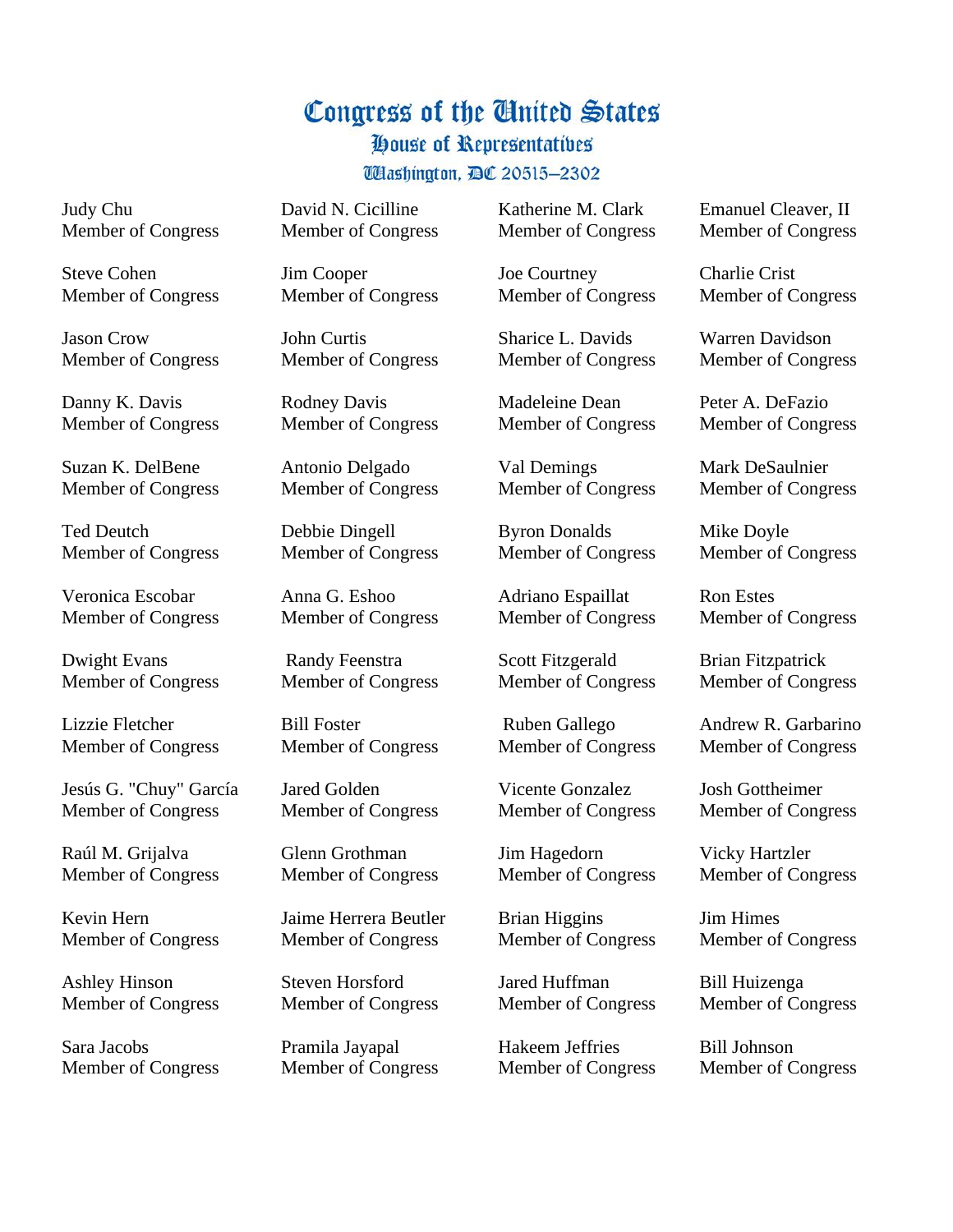House of Representatives

**Washington, DC 20515-2302** 

Fred Keller Member of Congress

Young Kim Member of Congress

Ann McLane Kuster Member of Congress

Rick Larsen Member of Congress

Barbara Lee Member of Congress

Mike Levin Member of Congress

Stephen F. Lynch Member of Congress

Brian Mast Member of Congress

James P. McGovern Member of Congress

Peter Meijer Member of Congress

Mariannette Miller-Meeks Member of Congress

Jerrold Nadler Member of Congress

Dan Newhouse Member of Congress

Tom O'Halleran Member of Congress Robin L. Kelly Member of Congress

Ron Kind Member of Congress

Darin LaHood Member of Congress

John B. Larson Member of Congress

Susie Lee Member of Congress

Ted W. Lieu Member of Congress

Nancy Mace Member of Congress

Doris Matsui Member of Congress

David B. McKinley, P.E. Member of Congress

Grace Meng Member of Congress

Alex X. Mooney Member of Congress

Grace F. Napolitano Member of Congress

Marie Newman Member of Congress

Ilhan Omar Member of Congress Daniel T. Kildee Member of Congress

Ann Kirkpatrick Member of Congress

Conor Lamb Member of Congress

Robert E. Latta Member of Congress

Teresa Leger Fernandez Member of Congress

Zoe Lofgren Member of Congress

Tom Malinowski Member of Congress

Lucy McBath Member of Congress

Jerry McNerney Member of Congress

Dan Meuser Member of Congress

Blake Moore Member of Congress

Richard E. Neal Member of Congress

Eleanor Holmes Norton Member of Congress

Burgess Owens Member of Congress Derek Kilmer Member of Congress

S. Raja Krishnamoorthi Member of Congress

James R. Langevin Member of Congress

Brenda L. Lawrence Member of Congress

Andy Levin Member of Congress

Alan Lowenthal Member of Congress

Carolyn B. Maloney Member of Congress

Betty McCollum Member of Congress

Gregory W. Meeks Member of Congress

Kweisi Mfume Member of Congress

Stephanie Murphy Member of Congress

Joe Neguse Member of Congress

Devin Nunes Member of Congress

Frank Pallone, Jr. Member of Congress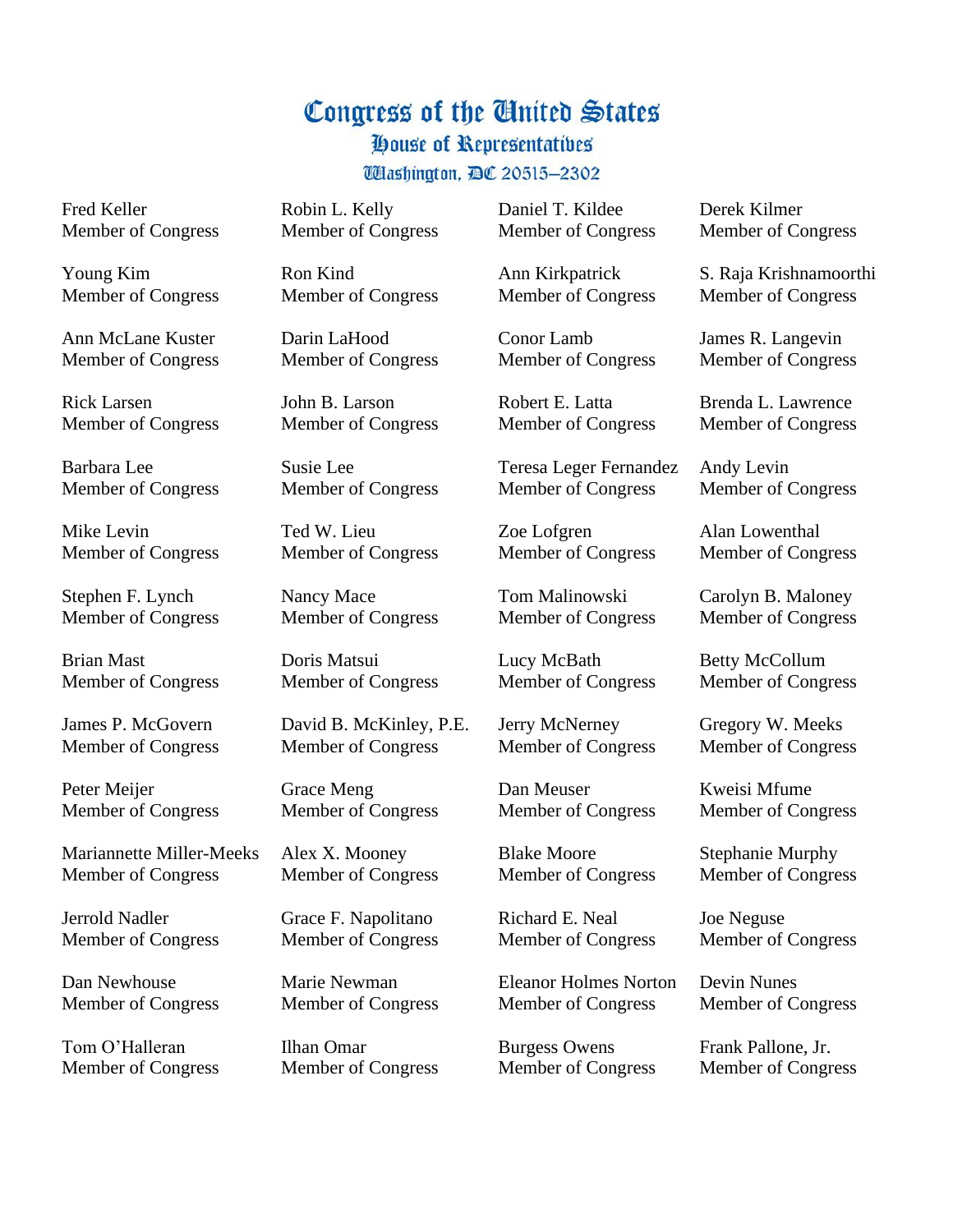House of Representatives

**Washington, DC 20515-2302** 

Gary Palmer Member of Congress

Chellie Pingree Member of Congress

Ayanna Pressley Member of Congress

Kathleen M. Rice Member of Congress

David Rouzer Member of Congress

Bobby L. Rush Member of Congress

Linda T. Sánchez Member of Congress

Adam B. Schiff Member of Congress

Terri A. Sewell Member of Congress

Elissa Slotkin Member of Congress

Chris Stewart Member of Congress

Mark Takano Member of Congress

Rashida Tlaib Member of Congress

Lauren Underwood Member of Congress Jimmy Panetta Member of Congress

Stacey Plaskett Member of Congress

David E. Price Member of Congress

Tom Rice Member of Congress

Lucille Roybal-Allard Member of Congress

Tim Ryan Member of Congress

John P. Sarbanes Member of Congress

Bradley S. Schneider Member of Congress

Kurt Schrader Member of Congress

Christopher H. Smith Member of Congress

Marilyn Strickland Member of Congress

Claudia Tenney Member of Congress

Paul D. Tonko Member of Congress

Fred Upton Member of Congress Chris Pappas Member of Congress

Mark Pocan Member of Congress

Mike Quigley Member of Congress

Hal Rogers Member of Congress

Raul Ruiz, M.D. Member of Congress

Maria Elvira Salazar Member of Congress

Mary Gay Scanlon Member of Congress

Kim Schrier, M.D. Member of Congress

Mike Simpson Member of Congress

Pete Stauber Member of Congress

Thomas R. Suozzi Member of Congress

Tom Tiffany Member of Congress

Lori Trahan Member of Congress

David G. Valadao Member of Congress Scott Peters Member of Congress

Bill Posey Member of Congress

Jamie Raskin Member of Congress

Deborah K. Ross Member of Congress

C.A. Dutch Ruppersberger Member of Congress

Michael F.Q. San Nicolas Member of Congress

Jan Schakowsky Member of Congress

Debbie Wasserman Schultz Member of Congress

Albio Sires Member of Congress

Haley Stevens Member of Congress

Eric Swalwell Member of Congress

Dina Titus Member of Congress

Michael R. Turner Member of Congress

Beth Van Duyne Member of Congress